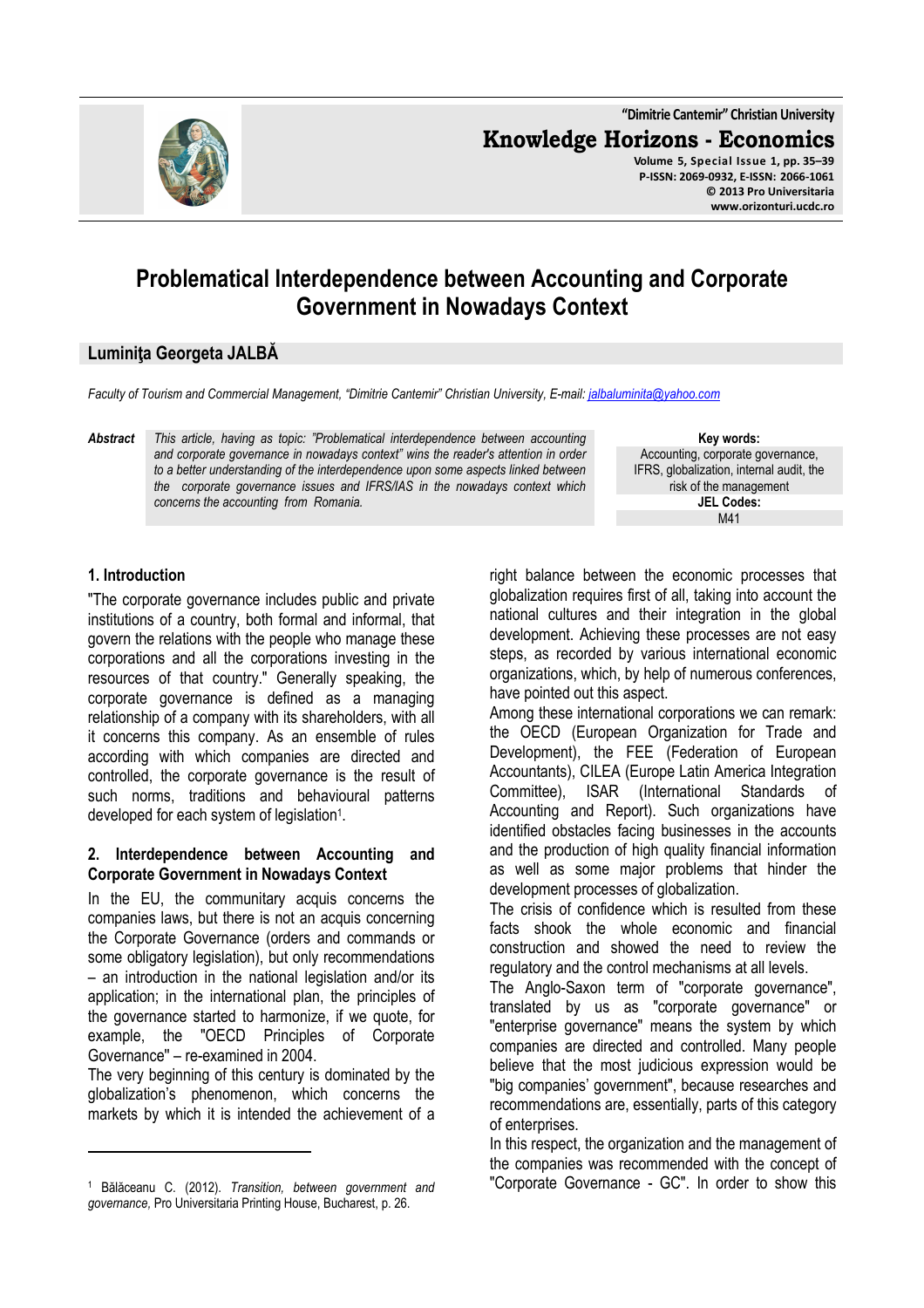concept, the existing practices have been studied in five countries from different geographical areas, namely Brazil, USA, Russia, France and Kenya. The selection of countries was founded on the criterion of similarities and differences between the significant economic and socio-political particularities. To demonstrate this line of action, FEE published in July 2003 a document of great importance, entitled: "Financial Reporting and Auditing Aspect of Corporate Governance," which among other things stated that: "FEE believes that recommendations should be reviewed on GC, so that they become effective, equally to the preparation and presentation of the financial information quality by application of IFRS".

The corporate governance, as a method of organization and management of the commercial companies which follow the path of globalization, is presented in the specialized literature by help of several definitions, each of them emphasizing one of its significant components. The OECD definition, which is considered the most authorized is: "The corporate governance is expressed by an ensemble of relationships between the company's management, its board, its shareholders, other holders of securities ... also it provides the structure through which are established means to accomplish those objectives and for which monitoring performance are pursued. "The OECD states in this respect the principles that can also materialize objectives, namely:

1. The development of information concerning the company and their accuracy and transparency.

- 2. The role of the most important shareholders.
- 3. Fair treatment of shareholders.
- 4. Shareholders' rights.
- 5. Responsibilities of the Board.

In listing these principles is noted that through its, there is not shown the principle of Board's qualification, because this term has different meanings in the board having a monist leadership, by comparison to those with dual leadership.

Corporate governance take into consideration that relationships in order that these be established between the company's management, its board, its shareholders and other holders of securities and must be organized in an efficient way.

So, the relational structure of the dual management systems is presented by the OECD, as follows:

A. Objectives and criteria:

- Legal and statutory requirements;

- Rules, procedures and codes of conduct;

B. External entities linked to the company, having specific measures to be taken:

- External audit;

- National and international supervising institutions.

C. The management body of the organization (Board of Directors) with movement and frequent communication of information:

- The Audit Committee;
- The Internal Audit.

D. Management, which shall function permanently:

- The internal control based on duties' separation;

- The hierarchical oversight processes and selfdiscipline integrated operations.

Under the monist leadership, the entire Board may be called to give statements for their enterprise's management and the quality of the company's financial situation. So, the dualist system requires that the structure of the company may include a management board and a supervisory board. First accomplish the specific tasks and responsibilities in the conduct of daily operations as well as on the development of business strategy, and is responsible for conducting daily operations. The second appoints and supervises the members of management's board, in order to ensure the quality of the external reports and in the respect of solving conflicts of interest.

In the context of corporate governance requirements, the role of full and fair presentation of the information is considered as being crucial because "if investors do not trust the level of presentation of information, the capital will move in other directions." This is the reason why the presentation is considered to be the most powerful tool to monitor and influence the behaviour of a company's management.

All of this being considered, from the accounting point of view, in Europe were adopted a series of regulations, such as the "Investment Security Law". "Recommendations of the EU in July 2003," steps on the convergence between US-GAAP and IAS, a new edition of IAS and IFRS first publication and the completion Auditing Standards.

Requirements concerning information must accomplish at least the following conditions:

• they must result from the requirements of law;

• they must be developed on the basis of some solid accounting standards;

• they must be audited by independent auditors;

That is why, concerning the responsibility and the management of a company's board were identified ten principles of the presentation of the information:

a) the financial statements that fairly shows the financial position and the performance of an entity;

b) the presentation of information concerning significant transactions with related parts;

c) full disclosure of remuneration of directors and staff officer of the entity;

d) presentations concerning the compliance with best practice corporate governance;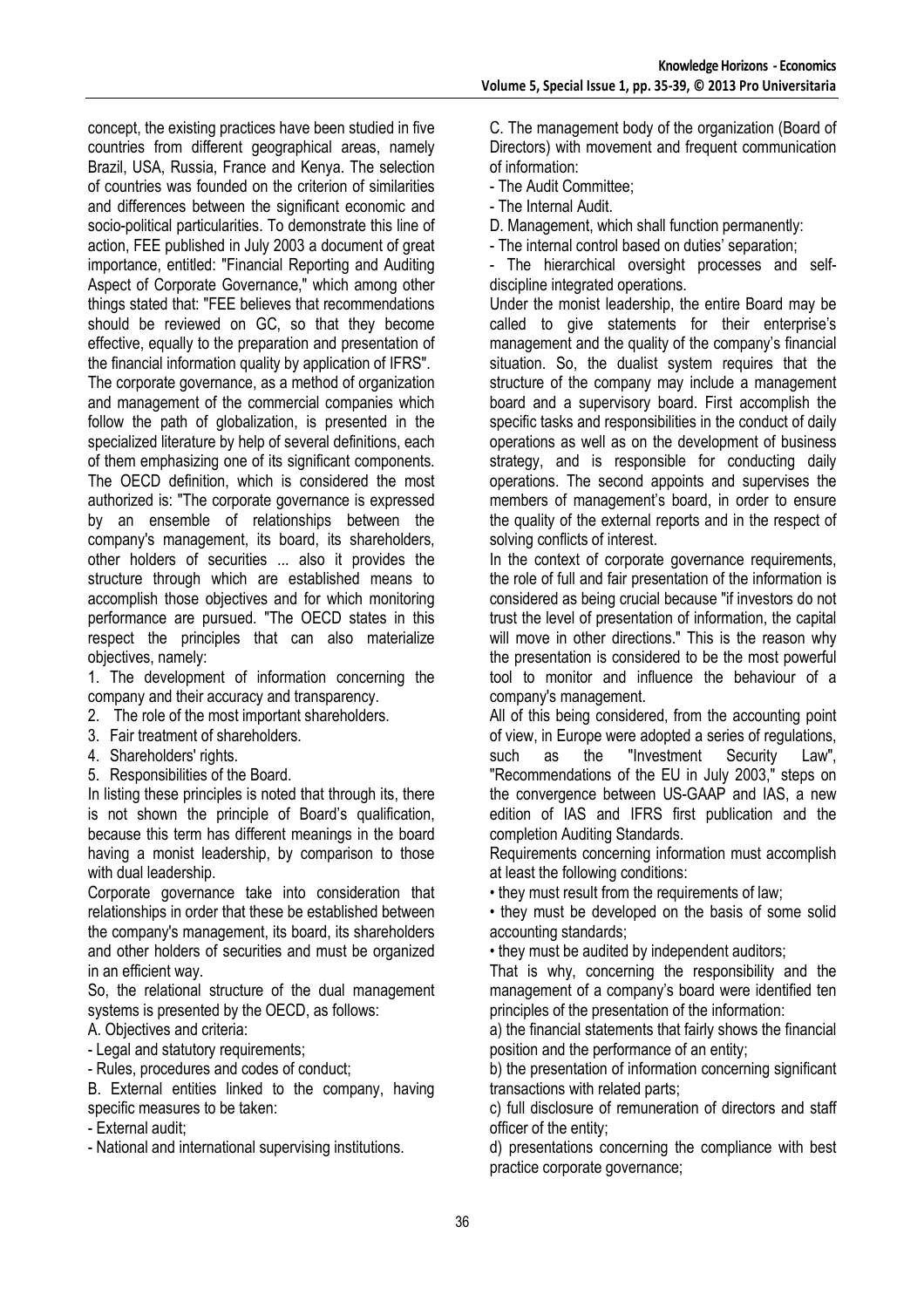e) timely and balanced presentation of material matters concerning the entity;

f) information on the risk of the management's capacity and about the consistency of the internal control systems;

g) presentation of board structure and the situation of non-executive and executive directors;

h) the submission of committees, their composition, number of meetings, etc.

i) the disclosure of the adopted methods concerning the evaluation of the Board and the supervisory body, as appropriate.

j) presenting matters concerning the entity's policies and actual practice on environmental, health and social security.

About the scope of the Board's responsibilities, the following four are considered as priorities: the strategic direction of the company, the effective monitoring of the management, responsibility towards the company, responsability towards shareholders.

A legal requirement that must be imposed in such conditions concerning the corporate governance means promoting the separation of the management that holds the company with the interests of their participation. The Board of Directors shall be at the crossroad between management and shareholders and should ensure: management's oversight and to obtain benefits for shareholders.

A key concept is the distinction between the members of the board of the corporate governance: the executive directors (within the entity) and the non-executive directors (outside entity). The presence of the nonexecutive directors, in terms of corporate governance has the following advantages: improves the business's performance, strengthen the governance structures, acts as a guardian of the shareholders'.

In order to exercise their experience and their expertise, the directors should have sufficient access free to the financial and other non-financial information about the business.

As a result, the American legislature imposed more drastic regulations concerning the corporate governance: the Sarbanes-Oxley Act, which took effect in 2002. That law impose draconian internal organization and financial reporting for the companies listed on the U.S. capital markets, the managers' material and criminal involvement being detailed well thought-aut. So, the Sarbanes-Oxley legislation includes numerous provisions by which the area and the method of work of audit firms performing companies listed on U.S. stock markets are clearly defined and delineated, as well as the rules to be followed for the management of the listed companies in order to produce and publish financial information. As a result, "American liberal spirit of judgment" was defeated by an

ensemble of norms concerning the law's foresights or that concept following which it results that too much freedom of expression led to abuses, and the state was forced to intervene.

The conclusion is that the government intervention was necessary in order to regain the confidence of the investors about the companies listed on U.S. stock markets, but there are some voices who dispute a too high degree of interference in the internal affairs of companies. Another conclusion is that building a culture of corporate governance becomes a necessity understood nowadays, if we start from the reality that good corporate governance leads to the best financial performance, improves the access to the capital markets which may allow an entity and increases shareholders' wealth. Also, according to the principles of the corporate governance, it results that:"Directors of public companies, but also those of the private companies have the same responsibilities towards the companies they lead''. Why? Because they should be concerned with profitability and efficiency, by the jobs creation employment and wealth, and the increased competitiveness in global markets and domestic markets. Clearly, the capitalist system began to accustom us with its advantages and failures. Enron, Word Com, Xerox and Ahold are names that means reading or hearing about them, not only financial scandals, but also examples of corporate governance<sup>2</sup>. In almost all the countries there are organized concerns and direct actions aimed to protect the shareholders,

the balance of power in the management bodies of companies up and, where it is necessary, the powers' extension concerning the statutory audit and the establishment of the audit committees, the internal control organization, the understanding of the significance of transparency and the quality of the financial information<sup>3</sup> . Developing regulations on companies seeks the principles and others provisions of the communitary acquis's assimilation concerning the corporate governance in the field of companies' matter. Thus, the draft of the companies law, recently approved by the government were treated as provisions of European directives.

In order to adapt the national legislation to the OECD's standards in matters of corporate governance as a component of the legislative reform, the most important elements of novelties contained in the draft law concern the private companies as a reshaping of the

l

<sup>2</sup> Feleagă (Malciu) L., Feleagă N. (2005). *Financial accounting, an European and international approach,* Vol. I, Infomega Publishing House, Bucharest, p.168

<sup>3</sup> Morariu A., Suciu Gh., Stoian F. (2008). *Internal Audit and corporate governance,* University Publishing House, Bucharest, p.180.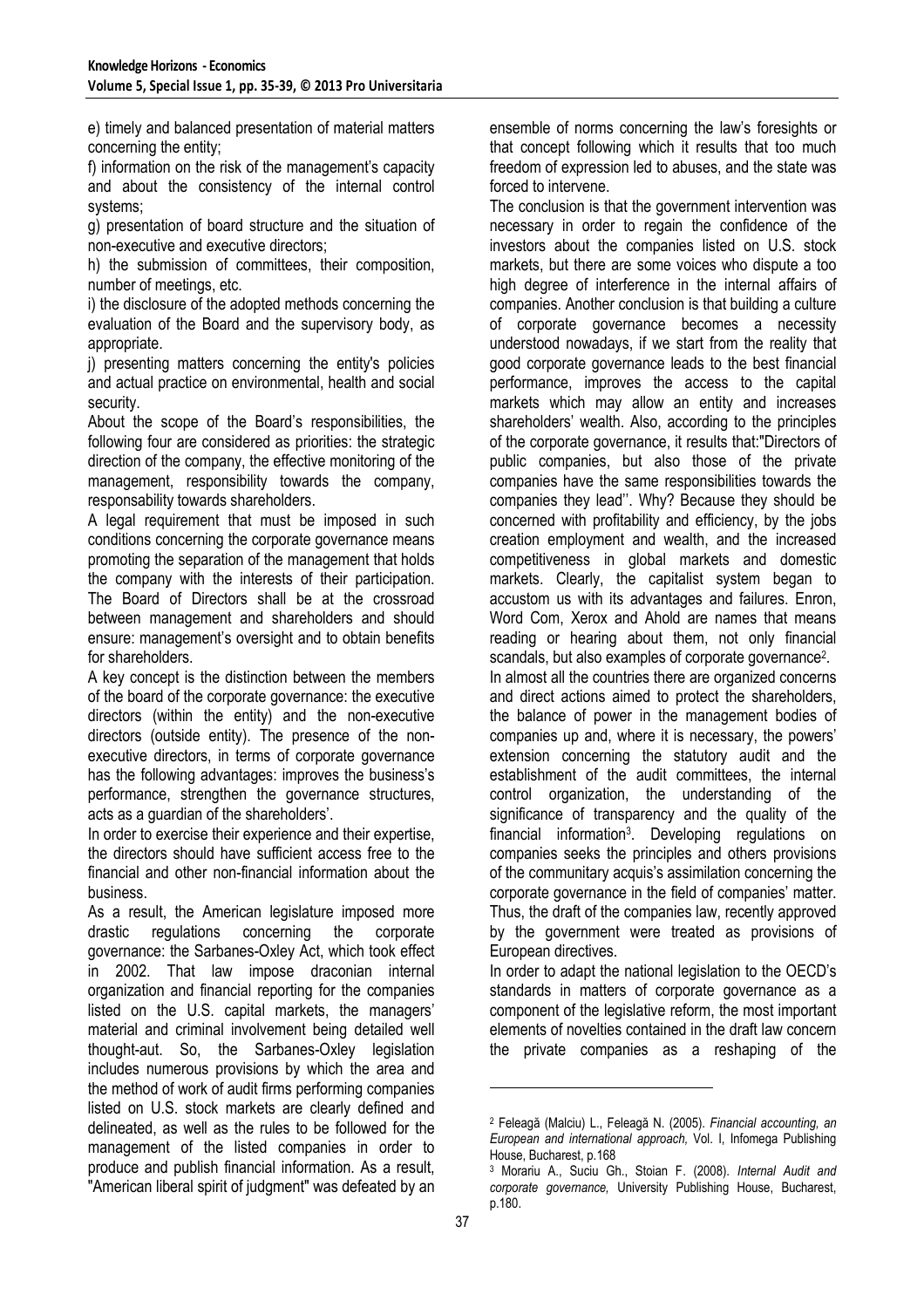management: to manage the company introducing the option of either unitary or two tier, distinguishing clearly between the non-executive and the executive factors.

In this respect, the main reform proposals were considered:

- the unitary system administration:

a) by the Board of Directors;

b) the delegation of senior management (General Manager);

- Tier system administration by:

c) the Director;

d) the Supervisory Board;

- Clarification of the financial audit regulation.

In this respect, it is required the financial statement audit and the internal audit organization by:

- Companies which carry into practice the size criteria set by accounting regulations, regardless of management system applied, but with mandatory delegation of the management (the administration in an unitary system);

- All companies, regardless of type (SA or SRL), which chose the two-tier system administration.

- Optional, can be applied to other types of entities, with the same requirements;

In the case of joint stock companies whose financial statements are subject to a legal obligation to a financial auditing, creating an Audit Committee is obligatory.

• It is also required to be pointed up that the obligation remained clear concerning the internal audit organization, towards all entities being subject to the financial audit, internal audit coordination of people who have the financial auditor function, being recognized by the CAFR. Internal audit activity based on standards developed by the CAFR;

• The Censor institution was restricted only to public limited companies which are not subject to a financial audit;

Revise of the status and the independence of directors;

- Improving the protection granted to shareholders;

- The development of the transparency requirements, the presentation and the publication of information of the company's activity.

The OECD Principles of the Corporate Governance refers to the transparency and the markets' efficiency, the shareholders' rights in their relation towards the management, the fair treatment of the minority shareholders, the role of stock holders - other stakeholders besides shareholders - in processes which facilitates corporate governance, the access to information and the responsibilities of the board.

Nowadays, in the name of the Order no. 1286 of the 1st of October 2012 approving the Accounting Regulations in accordance with the International Financial Reporting

Standards applicable to the companies whose securities are admitted to trading on a regulated market, (the Article 12), it is explicitly stated in the directors' report requiring the declaration on corporate governance. This statement will include: a reference to the corporate governance code applicable to the entity and / or corporate governance code which the entity has voluntarily decided to apply, a description of the main features of the internal control and the risk management systems in relation towards the financial reporting processes, the conduct of the general shareholders meeting and its key powers, and a description of shareholders rights and how they can be exercised, the structure and the operation of the administrative department, the management and their supervisory committees.

When the entity is removed from the code of corporate governance that is applied to it or has chosen to apply its explanation on the part of the code which do not apply to non-application reasons.

In the case of entities whose securities/ movables values - all or some of these titles are admitted to trading on a regulated market that is subject to a takeover offer as defined in the legislation on the capital market in same section of the management report on corporate governance which will include the detailed information on their capital structure, including securities not admitted to trading on a regulated market, and other information required under this order.

# **3. Conclusions**

Nowadays, information is the center of finance and accounting. Financial information is the cornerstone of the relations between the company on one hand and its bringers of equity, banking and market system, on the other hand. The objectives and the significance of the corporate governance are part of the economic-organizational phenomenon recently in use, the corporate governance being the system by which companies are directed and controlled, and, in the same time, a key to improving the business efficiency. The corporate governance is already widely acknowledged as essential for establishing an attractive investment climate, characterized by the existence of competitive companies and efficient financial markets in the current context.

# **References**

Bălăceanu C. (2012). *The transition from government to governance*, Pro Universitaria Publishing House, Bucharest.

Cretoiu Gh., Bucur I. (2004), *Accounting Fundamentals and new legal framework,* All Beck Publishing House, Bucharest.